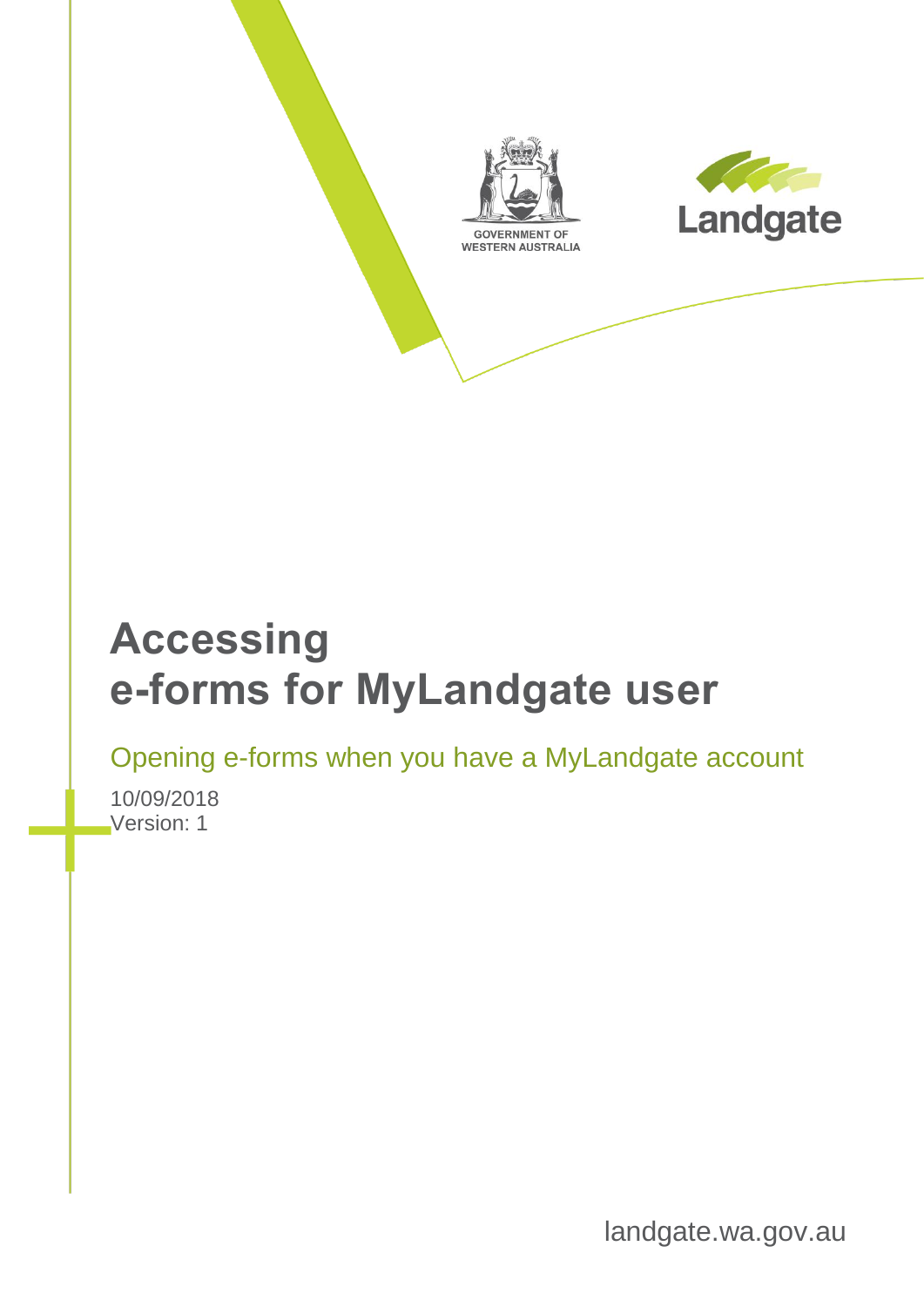# **Table of Contents**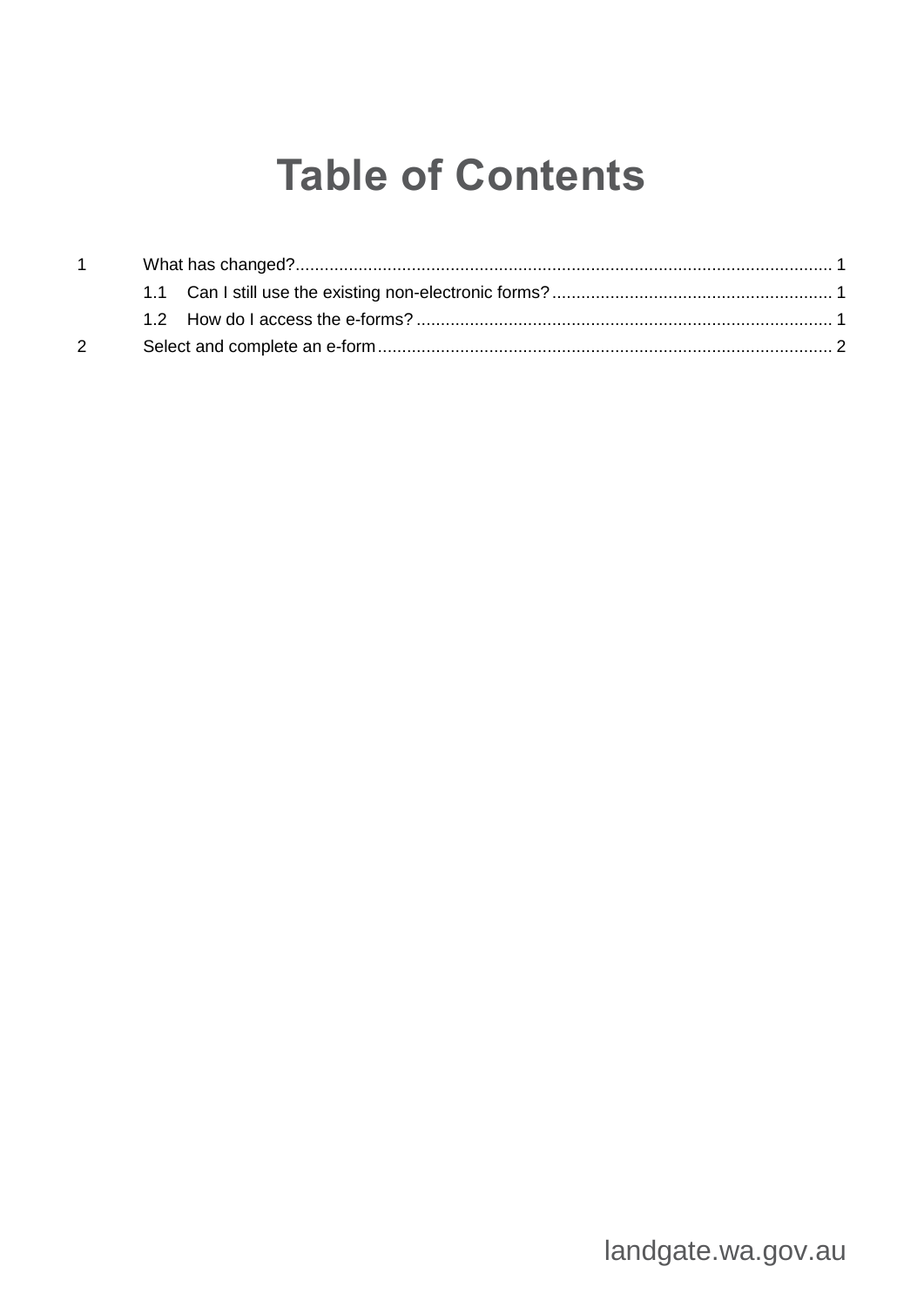# **Accessing e-forms**

## <span id="page-2-0"></span>**1 What has changed?**

Forms are now being provided in an electronic format to assist with data entry.

The electronic forms (e-forms) are split according to what type of lodgement you are looking to action.

- Change Ownership
- Create Titles
- Record Interest
- Remove Interest
- **Modify Interest**
- Other

If you would like to view which form type sits under each type of Lodgement you can visit [Land](https://www0.landgate.wa.gov.au/for-individuals/forms-and-fees/land-titling-forms)  [titling forms](https://www0.landgate.wa.gov.au/for-individuals/forms-and-fees/land-titling-forms) on the Landgate Website.

Not all our forms have been converted into an e-form. If you can't find what you're looking for, refer to the Land titling forms page on the Landgate website to access the .pdf version of a non-converted registration form.

### <span id="page-2-1"></span>1.1 Can I still use the existing non-electronic forms?

The existing printable PDF versions can still be used as required. Please ensure that all forms are printed in duplex format, that is, printing on both sides of the page.

This excludes the *Record Interest - Mortgage (National Mortgage)* form which aligns to a national standard and may be printed in single sided format.

Please note: If you do not adhere to these required formats, Landgate will be unable to register your document.

### <span id="page-2-2"></span>1.2 How do I access the e-forms?

As a MyLandgate account holder you will already have access to e-forms. To access e-forms log into your MyLandgate account by launching [www.landgate.wa.gov.au](http://www.landgate.wa.gov.au/) and clicking on the MyLandgate login button at the top right hand side of the page.

| 編<br><b>GOVERNMENT OF</b><br><b>WESTERN AUSTRALIA</b> | Landgate                    |                         | Contact us<br>About us<br>Linking you to land and property in Western Australia | <b>News</b><br>Careers    | Sitemap<br>Search | $\overline{u}(0 \text{ items})$ | <b>MyLandgate</b> |
|-------------------------------------------------------|-----------------------------|-------------------------|---------------------------------------------------------------------------------|---------------------------|-------------------|---------------------------------|-------------------|
| m                                                     | <b>Titles &amp; surveys</b> | <b>Property reports</b> | <b>Maps &amp; imagery</b>                                                       | For business & government |                   | For individuals                 |                   |

Next select 'My Account' from the top menu bar, and then click on 'My Profile'.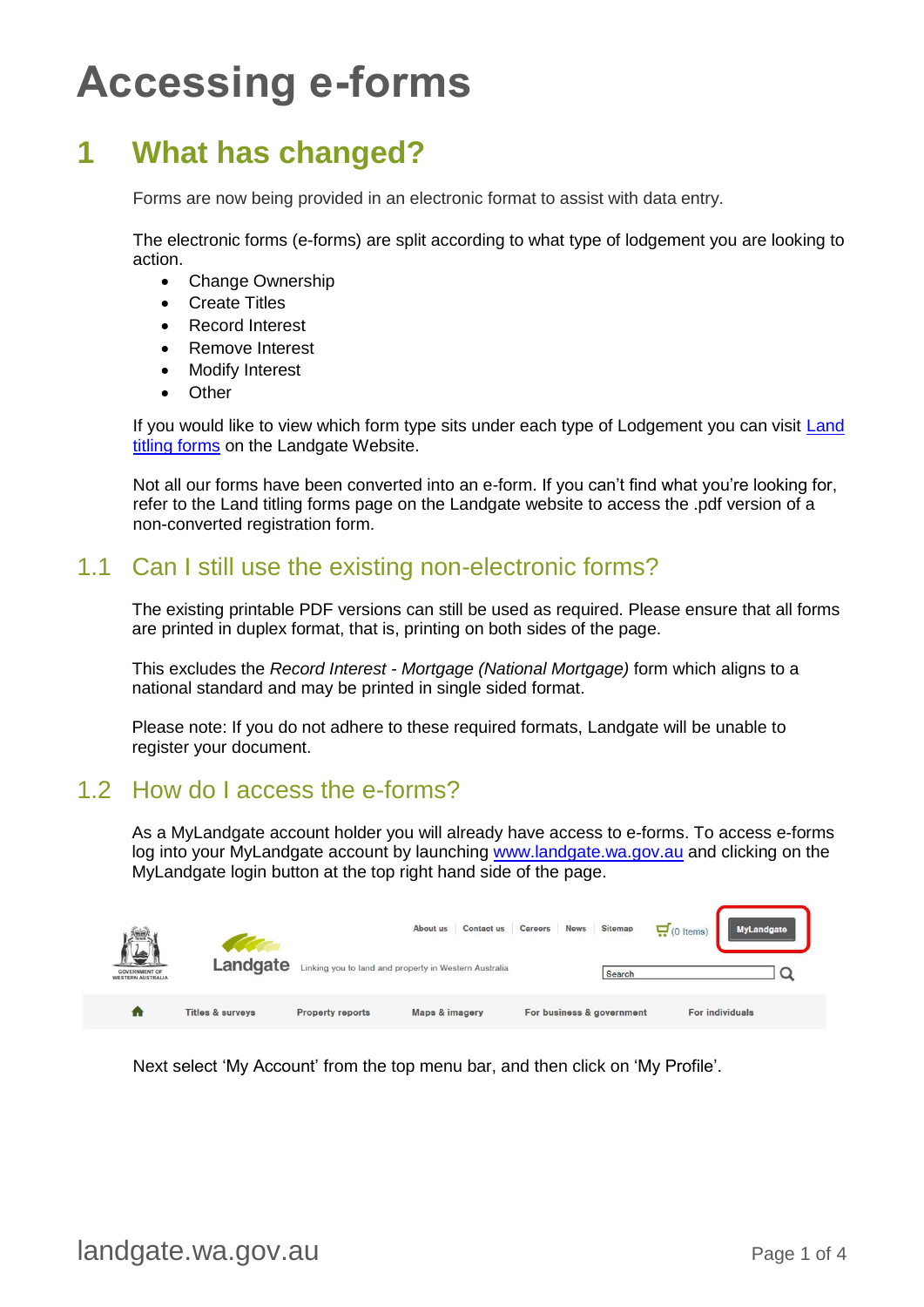| Landgate             | <b>BUSINESS CHANNEL</b>                                |                                    |
|----------------------|--------------------------------------------------------|------------------------------------|
| $-$ Home             | Start Jools Publications Juseful Links Jchange Channel | $\rightarrow$ My Account           |
|                      |                                                        | <b>My Profile</b>                  |
|                      |                                                        | Pay My Account                     |
| <b>D</b> Latest News |                                                        | <b>Billed Information</b>          |
|                      |                                                        | <b>Transaction Account Details</b> |
| <b>New</b>           | New year, new Perth office                             | <b>Organisation Details</b>        |
| 19 February 2018     |                                                        |                                    |

On the 'My Profile' screen, select 'Open Land Titling Forms'. This will take you to your e-forms dashboard.

| $\frac{1}{2}$ $\frac{1}{2}$ Lindgate |                                  |                           | My Profile vo.s.                   |  |  |   |              |
|--------------------------------------|----------------------------------|---------------------------|------------------------------------|--|--|---|--------------|
| My Work -<br>田<br>Home               |                                  |                           |                                    |  |  | Λ | Mary Smith * |
| <b>备 Home</b>                        |                                  |                           |                                    |  |  |   |              |
| Request User Access >                | Open MyLandgate<br>$\rightarrow$ | Open Land Titling Forms > | Update My Profile<br>$\rightarrow$ |  |  |   |              |
|                                      |                                  |                           |                                    |  |  |   |              |
|                                      |                                  |                           |                                    |  |  |   |              |

#### The e-forms dashboard has two components.

| Landqale<br>New form<br>Select action<br>Create Form |                                                                                                                              | New form allows<br>you to set up a<br>new e-form<br>ready to print |                                 | $\bigstar$   $\bigstar$ Hello Estelle |
|------------------------------------------------------|------------------------------------------------------------------------------------------------------------------------------|--------------------------------------------------------------------|---------------------------------|---------------------------------------|
| Form history<br>Reference<br>Form identifie          | Subject land<br>Find                                                                                                         |                                                                    |                                 |                                       |
| Form<br>Version author<br>Mortgage                   |                                                                                                                              | Preparer reference<br><b>Training DM</b>                           | Modified<br>19/06/2018 14:47:16 | 751                                   |
|                                                      | Form history allows you to see e-<br>forms you have started and saved.<br>Forms in this section can be edited<br>or deleted. |                                                                    |                                 |                                       |

### <span id="page-3-0"></span>**2 Select and complete an e-form**

To set up your new e-form:

1. Select an action (type of lodgement)

| New form                |   |
|-------------------------|---|
| Select action           | v |
| Select action           |   |
| <b>Change Ownership</b> |   |
| Create Title(s)         |   |
| <b>Record Interest</b>  |   |
| <b>Remove Interest</b>  |   |
| <b>Modify Interest</b>  |   |
| Other                   |   |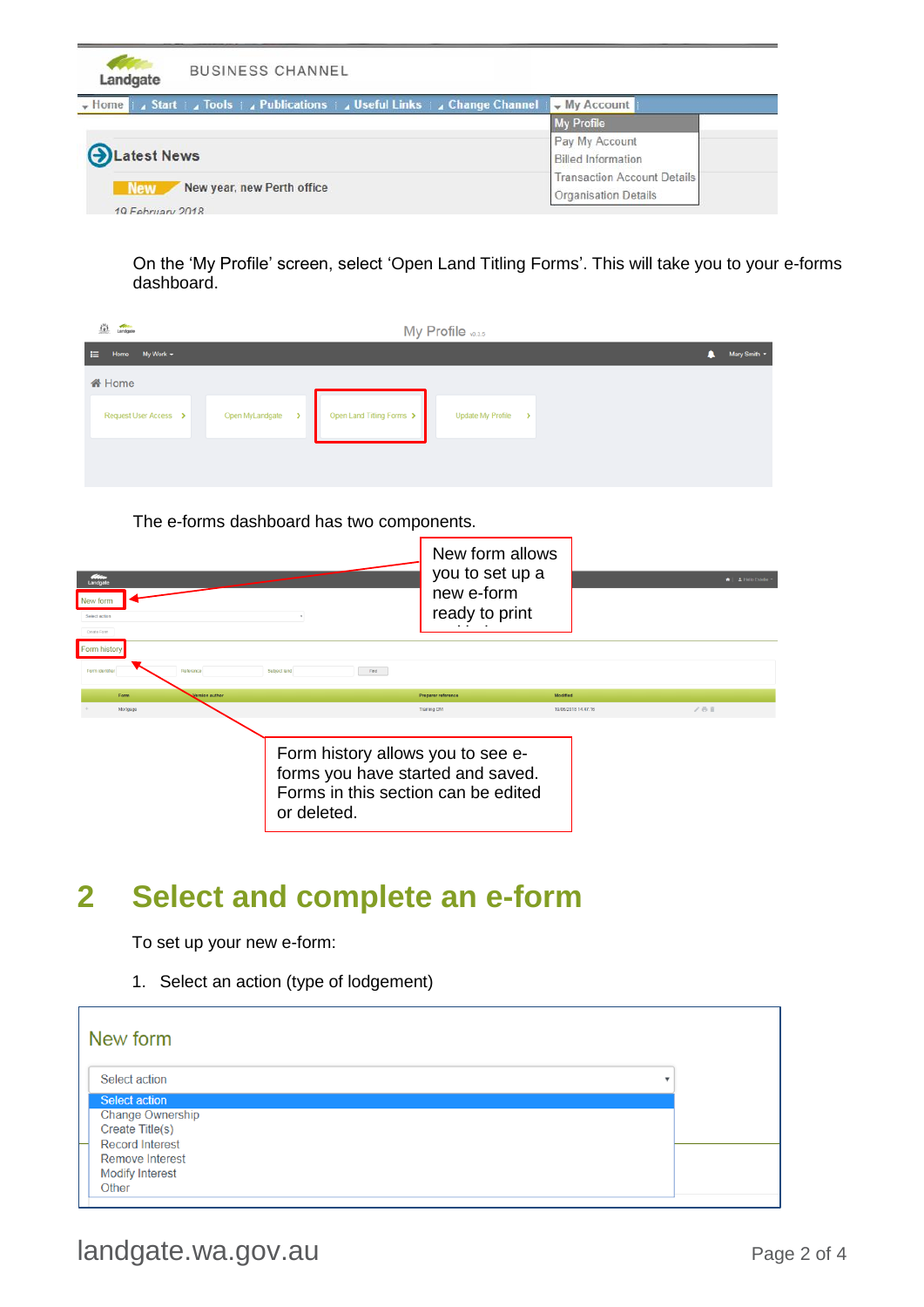| New form                                                                                                                                                   |  |
|------------------------------------------------------------------------------------------------------------------------------------------------------------|--|
| <b>Change Ownership</b>                                                                                                                                    |  |
| Select sub action                                                                                                                                          |  |
| Select sub action                                                                                                                                          |  |
| <b>Bankruptcy Application</b><br><b>Change of Address</b>                                                                                                  |  |
| <b>Change of Name</b><br><b>Foreclosure Application</b><br>Transfer by Mortgagee (Power of Sale)<br>Transfer of land (Revestment for non-payment of rates) |  |
| Transfer under Property (Seizure and Sale) Order<br>Vesting Application - Completed purchase (s183)<br>Vesting Application - Court Order (s242)            |  |
| Vesting Application - Trust Estate (s182)<br><b>General Application</b>                                                                                    |  |

#### 3. Select the Create Form button.

| New form          |  |
|-------------------|--|
| Change Ownership  |  |
| Change of Address |  |
| Create Form       |  |

4. The form type will be displayed at the top of the screen along with a check box declaration outlining 'All the searches to complete this form have been performed'. Please check this tick box. Without selecting this box the e-form will not allow you to save your progress.

| Change of Address <sup>@</sup>                                                                                                                                                                                                                                                                           |
|----------------------------------------------------------------------------------------------------------------------------------------------------------------------------------------------------------------------------------------------------------------------------------------------------------|
| Approved form 2017-82706 Reg 3 of the Transfer of Land Regulations 2004<br>The information in this form is collected under statutory authority and used for the purpose of maintaining publicly searchable registers and indexes.<br>All the searches required to complete this form have been performed |

5. Proceed through each section of the e-form and enter the required data, if you get stuck at any point select the help icon.



6. Once all required data has been entered select the 'Save' button. This will take you back to your dashboard and keep the e-form saved on your dashboard in case you need to edit it later.